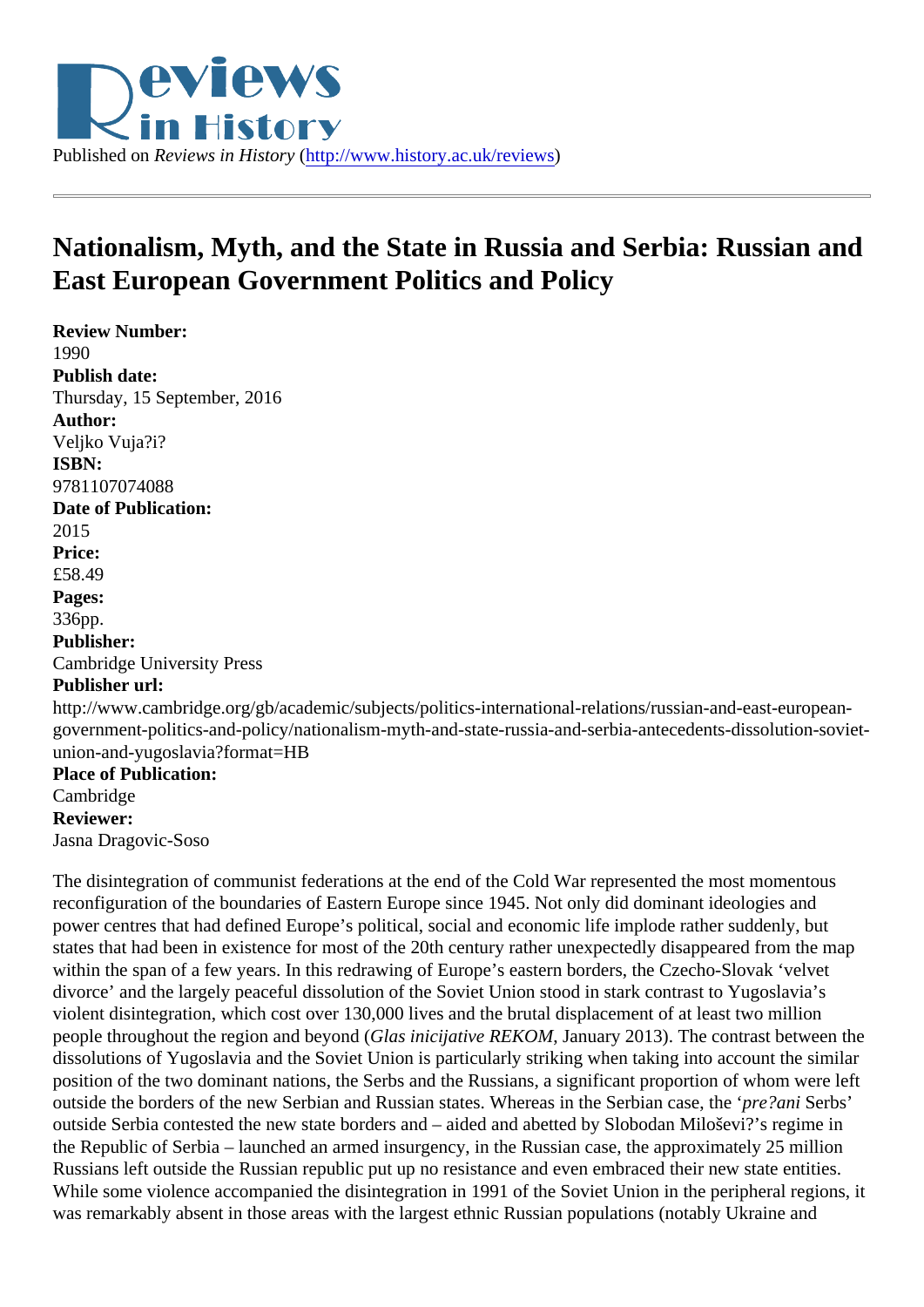Kazakhstan). These different trajectories of the two multinational socialist federations and their 'dominant nations' provide the puzzle that Veljko Vuja?i?'s illuminating study of Russian and Serbian nationalism seeks to explain.

Of course, Vuja?i? is not the first to examine these dissolutions and their different outcomes. Together, the Soviet and Yugoslav disintegrations have given rise to a veritable cottage industry of writings – ranging from journalists' accounts and scholarly analyses to policy assessments and memoirs. Most of these books focus on the period immediately preceding dissolution and provide elite-driven explanations, focusing on the personalities and actions of leaders (Slobodan Miloševi? in the Yugoslav case, and Mikhail Gorbachev and Boris Yeltsin in the Soviet one) as fundamental both for state dissolution itself and the nature of this process. Others highlight structural factors, such as the location and compactness of minority populations and the emergence of security dilemmas in the two scenarios; and still others note the evolution of socialist federalism and the important role of institutions, notably the communist parties and the armies, in determining the respective trajectories of the two states. Vuja?i? surveys some of these explanations, pointing out their limitations and calling for a multi-causal approach. Above all, he highlights the importance of historically forged national ideology as a 'necessary antecedent condition' (p. 5) in explaining the divergent nature and outcomes of the process of state dissolution in the two cases.

When historical legacies and national ideologies are invoked in the literature, this is often done in a deterministic way – from the by now thoroughly debunked 'ancient hatreds' thesis in the Yugoslav case to the more scholarly yet sometimes equally blinkered vision of immutable national ideologies, portrayed either as a constant striving for hegemony or a continuous desire to oppress and annihilate the national/ethnic 'others'. While adopting a *longue durée* framework, Vuja?i? consciously avoids these pitfalls, focusing instead on the ways in which the Russians' and Serbs' ethnic foundational myths (*mythomoteurs*) were transformed and reinforced by historical and political experiences in the modern period, and how they in turn informed collective political and social approaches to the state. Applying Max Weber's conception of the nation as a 'cultural community of shared memories and common political destiny' (p. 71), Vuja?i? differentiates between civic, ethnic and 'state' conceptions of nationhood – all of which co-habited the cultural and political space of the 19th and 20th Centuries and gave rise to alternative political agendas and discourses. The book's central argument is that the radically different historical legacies of state- and nationbuilding by Russian and Serbian elites – along with the specific historical experiences that cemented the Russians' and Serbs' national myths and narratives – produced different forms of nationalist mobilization and different trajectories of state dissolution in the late 1980s and early 1990s.

Vuja?i?'s argument focuses on the predominant vision of the state itself among Russians and Serbs, forged as it was in the two cases by completely opposed experiences of empire and state-building. In the Russian case, the birth of an ethnic *mythomoteur* in the early 17th century – embodied by the notion of 'Holy Russia' (*Sviataia Rus*) as a community of the Orthodox peasantry – created a sense of collective belonging that was distinct from the Russian empire (*Rossiiskaia imperiia*). Vuja?i? argues that this contrast between the imperial state (*Rossiia*) and the Russian peasantry (*Rus*) represented 'a fundamental rift between the state and the people that would haunt imperial Russia throughout its existence, inhibiting the kind of positive identification between national *Kultur* and the state that stood at foundation of the modern concept of the nation' (pp. 101–2). Subsequent historical developments, such as the codification of serfdom and Peter the Great's 'coercive modernization' policies, cemented the perception that the imperial state was alien to the people and contributed to the emergence in the 19th century of a liberal romantic nationalism and a revolutionary movement that were both opposed to the official Russian state. Vuja?i? argues that this gulf between state and society continued into the 20th century despite the politically diverse national programmes that sought to overcome it, finding further confirmation during the Soviet period, which saw 'the total subordination of popular (peasant) Russia to the all-powerful Soviet state' (p. 170).

Soviet nationality policy territorialised and institutionalised ethnicity in the 1920s and 1930s, creating a federal structure and allocating bureaucratic positions according to nationality, and it also codified ethnic belonging through the introduction of internal passports. In this system, Russian nationhood was treated as a residual category – with the Russian Republic devoid of the cultural and institutional trappings of statehood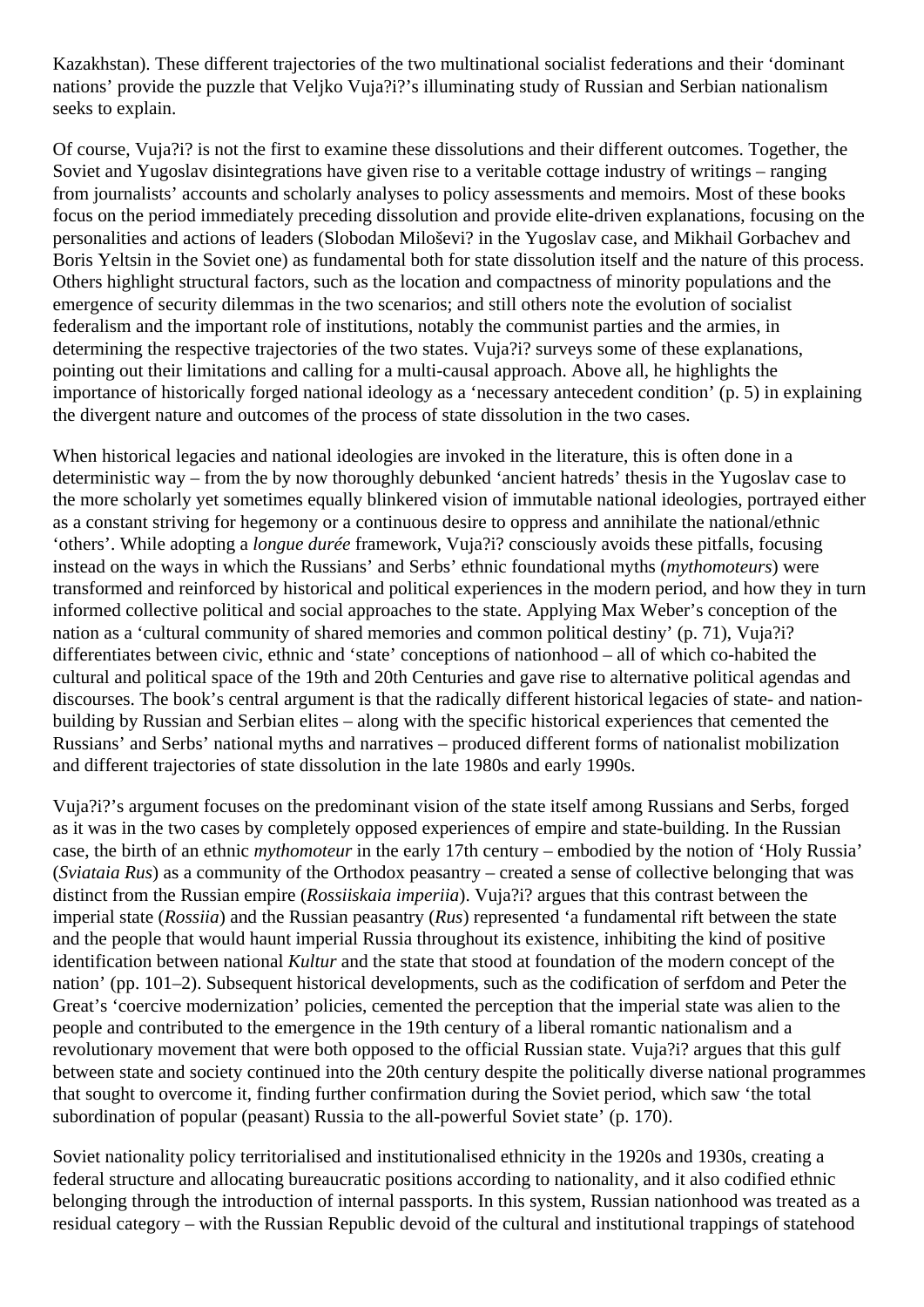enjoyed by other republics – while at the same time Russians were, as Vuja?i? states, 'in a recognizable sense, *the dominant nation* in the Soviet Union' and 'the main ethnic glue of the new Soviet state even if only as carriers of the universal communist message' (p. 173). This dominance came at the price of repressing any manifestation of Russian national identity and replacing it with an ideologically conditioned Soviet 'state nationalism' as its only legitimate expression – a policy that was most explicitly and coercively pursued under Stalin but was largely maintained by his successors. As Vuja?i? puts it: 'In short, the continued dominance of Russians in the USSR was purchased at the price of dissolving the Russian nation in the Soviet state' (p. 197).

The implications of this historical legacy for the dissolution of the Soviet state in the 1990s were twofold. First of all, Russians had a historically rooted vision of the state as an alien, autocratic and coercive entity that had remained separate from the Russian people. The defenders of the Soviet Union following the failed coup of 1991 were viewed in this light, lacking broader legitimacy and failing to attract a critical mass of the population that would be vested in preserving the Soviet Union, particularly at the cost of further coercion. Secondly, the historical repression of an ethnic Russian national identity meant that when the Soviet Union imploded, there was no alternative programme for a pan-Russian ethnic unification that could have undermined the existing republican borders of the now de-legitimized federation. In fact, as Vuja?i? shows, the historical experience of common victimization by the Stalinist state in the 1930s – regardless of national belonging – meant that ethnic Russians in neighbouring republics could accept or even support independence movements to break away from the coercive central state (p. 41).

The Serbian case had some initial commonalities with the Russian. Here too, the emergence of an ethnic *mythomoteur* centred around the differentiation between the Orthodox peasantry and the dynastic Ottoman and Habsburg empires, both of which rejected popular sovereignty and offered few opportunities for individual betterment. In the Serbian case, however, the Orthodox Church was not linked to the ruling imperial centres, but held instead important religious, legal and administrative power over its flock, thanks to the Ottoman *millet* system which allowed a degree of autonomy for non-Muslims in the empire. Even in the Habsburg empire, Orthodox Christian settlers of the military frontier bordering on the Ottoman lands enjoyed freedom of worship and self-rule within their own village communities and extended family structures (*zadruge*). It was thus logical for them to eventually develop a national identity based on ethnic and religious particularism, in which the Orthodox Church played a key role. The Church was also instrumental in the development of the Kosovo myth, the Serbs' foundational national myth, telling of heroism and sacrifice and the loss of the medieval Serbian state as the start of the 'long Turkish night' of alien rule. The subsequent adaptation of this story into a full-fledged nationalist narrative over the course of the 19th century, when the Serbian peasantry revolted against the Ottoman Empire, eventually creating a state of its own, further reinforced this idea of the national state as the Serbs' ultimate protector and unifier. In contrast to the Russian case, Serb political and cultural elites maintained a strong attachment to 'the idea of the *state* as the embodiment of national purpose' (p. 40) and as something that was worth fighting and dying for. The formative experience of the First World War with its extraordinary human losses—when Serbs as 'a nation of less than 5 million lost more than 1,2000,000 people (or 27 per cent of its population), of which about two thirds were civilians' (p. 153) – reinforced the narratives of heroism and sacrifice against the odds, which was at the heart of the Kosovo myth, and fostered a sense of allegiance to the state that had been successfully defended at such tremendous cost.

As Vuja?i? shows, the Serbs' experience of multi-national Yugoslavia – first as an inter-war kingdom and then as a socialist federation – also differed quite significantly from the Russian relationship with the Soviet state. A Serbian national programme developed in 1844 by Serbia's main statesman of the time, Ilija Garašanin – the *Na?ertanije* – envisaged the unification of what he considered to be 'Serbian lands' (Montenegro, Bosnia and Herzegovina and Kosovo) into a larger Serbian state with an outlet to the Adriatic Sea (p. 198). Although Vuja?i? convincingly contests portrayals of this programme as a 'protoimperial' plan for Serb hegemony in the Yugoslav state of the future, he notes nevertheless that is 'easy to see how Garašanin's "larger Serbia" could become a step toward "Great Serbia" and how the latter, in turn could dominate the future South Slav state' (pp. 199–200). He thus argues that the idea of unifying all Serbs in one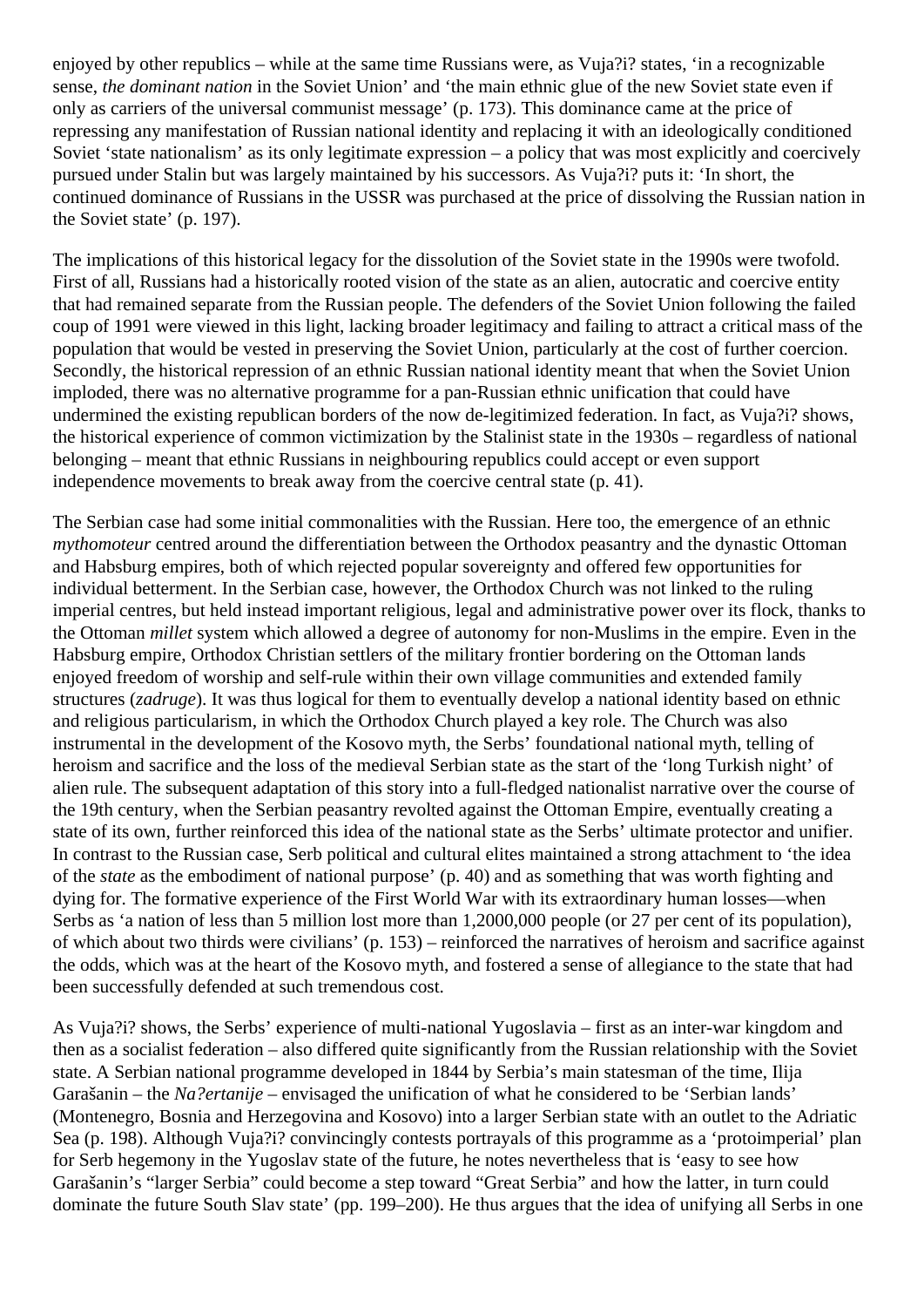state was not incompatible with the cause of unifying the South Slavs, and that 'one could believe in the cause of Yugoslav unity and remain a Serbian nationalist' (p. 201). Allegiance to the new Yugoslav state was a natural extension from loyalty to the Kingdom of Serbia, as the goal of national unity was now accomplished and the Serbs became the new state's most numerous and influential 'dominant nation'. When this first Yugoslav state became increasingly contested by Croatian national elites – eventually leading in 1939 to the brokering of a Croat-Serb 'Agreement'(*Sporazum*), which created a Croatian federal unit within Yugoslavia – the original programme of Serbian unification into a national state could provide an alternative platform. This was evidenced by the arguments of an influential group of Serbian intellectuals who, for the first time since the creation of Yugoslavia, called for the creation of a separate Serbian territorial unit, albeit in this case within the broader Yugoslav state (p. 213).

In contrast to the Soviet-Russian case, the socialist Yugoslav federation created in 1945 did not treat the Serbs as its 'ethnic glue'. Indeed, the communist leadership went to considerable lengths to ensure that Serbs would not dominate the second Yugoslavia. Within the federal structure, Serbia was the only Yugoslav republic that contained two autonomous entities, Kosovo and Vojvodina, while Serbs in the republics of Croatia and Bosnia and Herzegovina were not given any territorial autonomy, despite there being similar ethnic and historical grounds for potentially doing so (p. 237). The effects of this policy were twofold. On the one hand, it meant that when Yugoslavia was increasingly transformed into a socialist confederation from the late 1960s onward, 'the communists' early postwar decisions about the borders between federal units became the main source of Serbian national grievances' (p. 235). On the other hand, this treatment of Serbia as just another republic, with its own cultural and political institutions, enabled it to become the focal point of the Serbian nationalist revival in the 1980s – first manifested as a programme for the recentralisation of Yugoslavia and, when this met with staunch resistance in Croatia and Slovenia, with a programme for a unification of all Serbs in a single national state (the 'Greater Serbia' idea). The historical legacy of Serbia's independent statehood and the identification of the nation with the state as its natural protector and unifier meant that, when Yugoslavia sank into its deep and multi-faceted crisis in its last decade, a 'fallback option' existed and could be deployed to mobilise Serbs. This was very different from the Russian experience, where no such programme of Russian national unification outside the Soviet Union had been developed (p. 41).

The contrast between the Russians' and the Serbs' national myths and narratives and their different respective trajectories at the time of state dissolution also resided in their different collective memories of the key formative event of the Second World War. Vuja?i? highlights the experience of the war as fundamental to cementing the Serbs' national narrative of unity and statehood as the ultimate source of protection and survival. Rather than focusing on the narratives about the war articulated by Belgrade intellectuals and Serbia's leader Slobodan Miloševi?, as others have done, Vuja?i? highlights the importance of the wartime experience for the 'diaspora' Serbs. Their shared collective memory of victimisation in the wartime Independent State of Croatia, where they constituted about one-half of all victims (p. 234), left a legacy that could be easily mobilised against the independence of Croatia and Bosnia and Herzegovina in 1991. This experience also explains the 'diaspora' Serbs' relative overrepresentation in the Partisan movement (in autumn 1943 they still made up three-fifths of the Partisan movement, p. 230) and their special role in Yugoslavia's reunification under the communists – which was reflected in their disproportionate membership of state institutions and leading roles in the Yugoslav People's Army (p. 237). All this gave them a particular stake in the continuity of socialist Yugoslavia as a single state and later turned them into a critical constituency for elite-led 'statist-nationalist mobilisation' as Yugoslavia fell apart in the early 1990s (p. 41).

Vuja?i? argues that the Russian experience of the war was fundamentally different. For Russians, the first two years of the war produced an ethos of 'a civic appeal to solidarity in the service of the Motherland' which replaced Stalin as 'the main locus of loyalty' and which represented a time of 'relative freedom' and '"spontaneous de-Stalinization"' (pp. 191–2). However, as victory became more palpable after 1943, these limited freedoms were gradually withdrawn and the cult of Stalin as 'the infallible wartime leader' was revived (p. 193). The victory, secured at the cost of incredible human losses, was officially portrayed as the